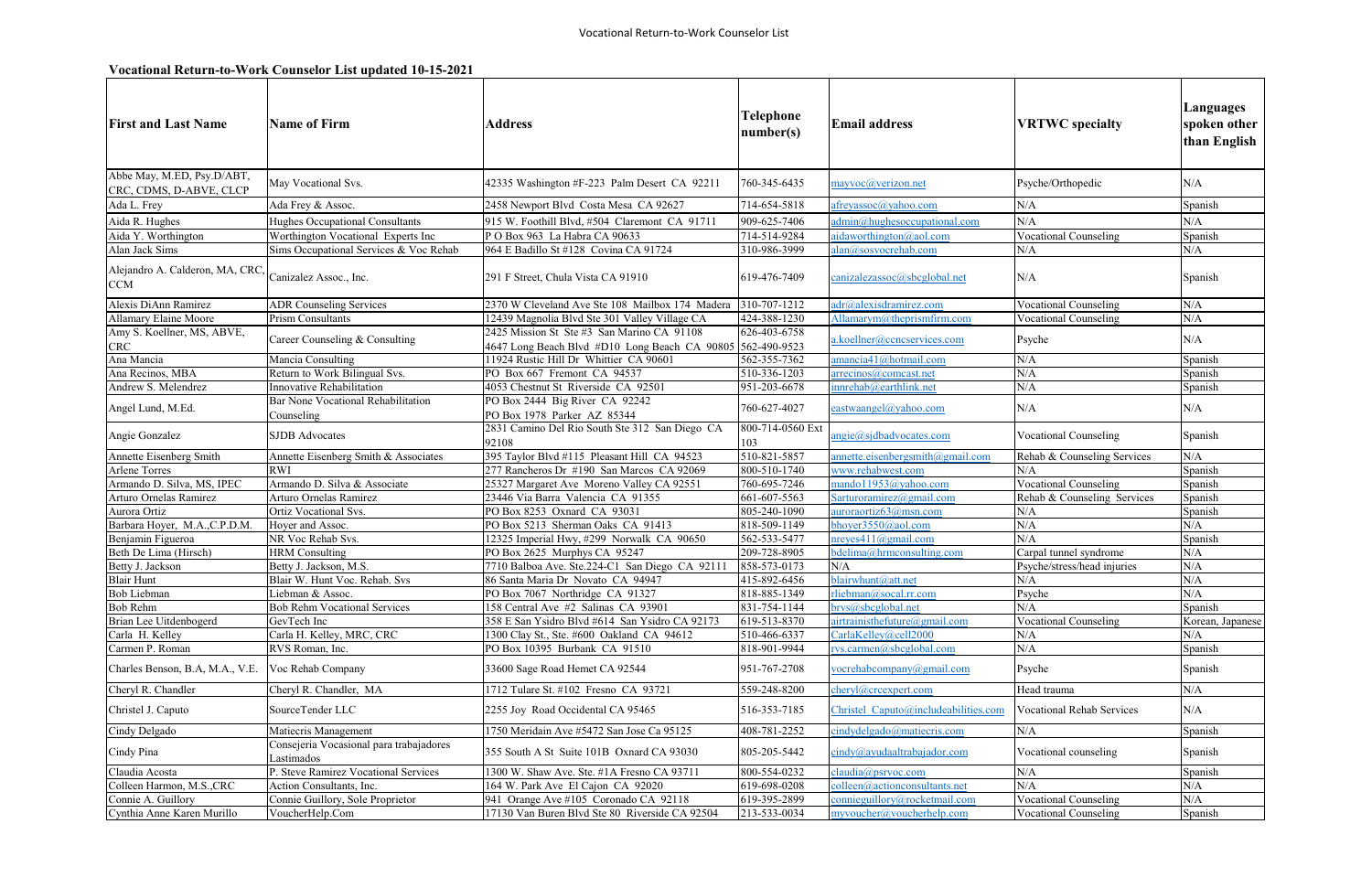| Cynthia Dawn Sutherland                   | Alamom Consulting                   | 7480 Miramar Rd Bldg B San Diego CA 92126                                             | 858-225-4358            | esutherland@alamom.com                   | <b>Vocational Counseling</b>             | $\rm N/A$       |
|-------------------------------------------|-------------------------------------|---------------------------------------------------------------------------------------|-------------------------|------------------------------------------|------------------------------------------|-----------------|
| Dan McCaskell                             | Dan McCaskell, Ph.D.                | PO Box 4564 Santa Rosa CA 95402                                                       | 707-528-4003            | dangmccaskell@aol.com                    | N/A                                      | N/A             |
| Daniel Sofia                              | Creative Careers LLC                | PO Box 5081 El Dorado Hills CA 95762                                                  | 916-501-3358            | dan@creative-careers.org                 | N/A                                      | N/A             |
| Daniela Calderon                          | Canizalez and Associates Inc        | 291 F Street Chula Vista CA 91910                                                     | 760-353-9382            | canizalezassoc@sbcglobal.net             | Vocational counseling                    | Spanish         |
| Darlene Mc Quary                          | N/A                                 | PO Box 6475 Salinas CA 93912                                                          | 831-663-5129            | N/A                                      | N/A                                      | Spanish         |
| David A. Ritz                             | University of California Davis      | One Shields Ave Davis CA 95616                                                        | 530-752-7227            | daritz@ucdavis.edu                       | <b>Vocational Rehab Services</b>         | N/A             |
| David Alan Sypher                         | Workfinders USA                     | PO Box 816 Fayetteville NY 13066                                                      | 315-247-9743            | davids@workfindersusa.com                | <b>Vocational Rehab Services</b>         | N/A             |
| David Chi-Vi Vien                         | DV Career Counseling SVC            | 3243 Rosemead Pl Rosemead CA 91770                                                    | 323-229-5026            | Voc1.counselor@gmail.com                 | Voc & Career Counseling                  | Spanish/Vietnam |
| David Van Winkle                          | David Van Winkle                    | PO Box 1299 Ojai CA 93024                                                             | 805-633-0535            | $d$ vwrehab $@$ thelearninglinemedia.com | Vocational Counseling                    | Spanish         |
| Debbie Abitz, M.Ed                        | Career Options, Inc                 | 15643 Sherman Way, Ste. 240 Van Nuys CA 91406                                         | 818-374-5361            | abitzd@socal.rr.com                      | N/A                                      | $\rm N/A$       |
| Deirdre Sims, MA, IVE, CVRC,<br>D/ABVE    | DM Sims & Associates                | PO Box 130432 Carlsbad CA 92013                                                       | 760-438-9688            | deirdrems@aol.com                        | Head & hand injuries                     | N/A             |
| Dessire Douglas                           | OneWorkComp Inc                     | 120801 Philadelphia St Suite B Whittier CA 90601                                      | 800-693-2131            | dede@oneworkcomp.com                     | <b>Vocational Counseling</b>             | N/A             |
| Didimo Rogelio Santos Garcia              | <b>Santos Consulting</b>            | 1276 Maya St Parlier CA 93648                                                         | 559-397-3904            | santosconsulting $3$ @ gmail.com         | Vocational counseling                    | Spanish         |
| Donna Lynn Anami                          | Anami Rehabilitation Services       | PO Box 1583 Arcadia CA 91077                                                          | 626-348-8596            | kanami@sbcglobal.net                     | N/A                                      | N/A             |
| <b>Edelweiss Geary</b>                    | Geary & Associates                  | PO Box 3774 Santa Rosa CA 95402                                                       | 707-525-8085            | esgeary@sbcglobal.net                    | N/A                                      | Italian         |
| <b>Edward Lee Bennett</b>                 | Coast Rehabilitation Services, Inc. | 5290 Overpass Rd Ste 118 Santa Barbara CA 93111                                       | 805-692-1823            | info@coastrehabservicesinc.com           | Rehab Services                           | N/A             |
| Elana Remas Zagorsky                      | The Remas Group                     | 7710 Balboa Ave #218-H San Diego CA 92111                                             | 858-560-6733            | N/A                                      | <b>Vocational Counseling</b>             | N/A             |
| Elbert Irving IV                          | <b>Irving Vocational Services</b>   | 9559 Center Ave Ste E Rancho Cucamonga CA 91730 909-493-7312                          |                         | elbert.irving@gmail.com                  | <b>Vocational Counseling</b>             | N/A             |
| Elisa Marie De Luna                       | Ortega Counseling Center            | 6726 Milton Ave Whittier CA 90601                                                     | 562-789-7532            | elisa@ortegacounselingcenter.com         | <b>Vocational Counseling</b>             | N/A             |
| Erika Medina                              | <b>VIA</b>                          | 1636 Snow Ave, Oxnard CA 93030                                                        | 805-754-1275            | medina1636@hotmail.com                   | <b>Vocational Counseling</b>             | Spanish         |
| Esteban R. Magallanes, Psy.D,             |                                     |                                                                                       |                         |                                          |                                          |                 |
| CRC, ABVE                                 | Managed Career Solutions, Inc.      | 3333 Wilshire Blvd #405 Los Angeles CA 90010                                          | 213-381-3110            | info@MCScareergroup.com                  | N/A                                      | Spanish         |
| Esther Caarcamo, MA, CRC,<br>CPDM, OWCP   | Workplace Consultants               | 1420 W. Cooley Dr. Ste. 200-H Colton CA 92323<br>20356 Harvard Way Riverside CA 92507 | 951-318-4992            | esterwpc@gmail.com                       | Spanish, Substance abuse                 | Spanish         |
| <b>Esther Vargas</b>                      | New Career Consultants              | 2425 Slauson Ave Ste 214 Huntington Park CA 90255                                     | 562-412-0346            | esthervrgs@aol.com                       | <b>Vocational Counseling</b>             | Spanish         |
| <b>Eugene Gonzales</b>                    | Masterplan                          | 1308 E. Olive Ave Fresno CA 93728                                                     | 559-351-1843            | <u>genempms@yahoo.com</u>                | N/A                                      | Spanish         |
| Eugene Van De Bittner, Ph.D.              | Mirfak Assoc., Inc.                 | 577 Ygnacio Valley Rd Walnut Creek CA 94596                                           | 925-296-0300<br>ext.111 | <u>eene@mirfak.com</u>                   | Psyche/Severe Disabilities               | N/A             |
| Everett O'keefe, B.A., QRR                | Career Concepts, Inc.               | 5070 N Sixth St Ste #109 Fresno CA 93710                                              | 559-225-1000            | $everett(a)$ jobanalysis.biz             | N/A                                      | N/A             |
| F. Nick Corso                             | Corso Voc. Counseling               | 2118 Wilshire Blvd Santa Monica CA 90403                                              | 310-393-5885            | corsovoc@aol.com                         | PD, psyche, safety ofc., self-employ N/A |                 |
| Felipe Cantu                              | Felipe R. Cantu, M.A.               | 1600 E. Clark #145 Orcutt CA 93455                                                    | 559-284-4248            | feliperelgado@.com                       | N/A                                      | Spanish         |
| Frank Diaz                                | Diaz & Co.                          | 80 Eureka Sq #108 Pacifica CA 94044                                                   | 650-738-4680            | diazcompany@diazcompany.com              | N/A                                      | Spanish         |
| Gabriela Evangelisti                      | Gabriela Evangelisti, IVE, VRTWC    | 9000 Crow Cyn Rd #344 Danville CA 94506                                               | 925-872-9710            | gabrielaevangelisti@yahoo.com            | N/A                                      | Spanish         |
| George A. Meyers                          | Partners in Rehab.                  | PO Box 576694 Modesto CA 95357                                                        | 209-526-2290            | $george(\theta)$ pirvocexpert.com        | $\rm N/A$                                | N/A             |
| Gloria Gonzalez                           | CSG Gonzalez & Assoc.               | Main Office: 815 3rd Ave #119 Chula Vista CA                                          | 619-422-8993            | $\csc g$ .gloriagonzalez@gmail.com       | N/A                                      | Spanish         |
|                                           |                                     | 40701 Rancho Vista Blvd. Palmdale CA 93551                                            | 321-377-1164            |                                          |                                          |                 |
| Gordon Butler                             | G Butler Consulting                 | 316 California Ave. #121 Reno NV 89509                                                | 866-813-5888            | gbutler@gbutlerconsult.com               | N/A                                      | N/A             |
| Gregory C. Gusha<br>MA, CRC, CDMS, D-ABVE | GC Gusha & Asssociates              | 1145 Second St Suite A #286 Brentwood CA 94513                                        | 925-413-9756            | gushaca@yahoo.com                        | Vocational Rehab Consulting              | N/A             |
| Hank Stock                                | Parameters Rehab. Svs.              | PO Box 11352 Marina Del Rey CA 90295                                                  | 310-801-4430            | parametersinc@aol.com                    | Substance abuse/Psyche                   | N/A             |
| Hazel Ortega, M.Ed Psy                    | Ortega Counseling Center            | 6726 Milton Ave Whittier CA 90601                                                     | 855-789-7532            | hazel@ortegacounselingcenter.com         | Northern and Southern CA<br>locations    | Spanish         |
| Howard J. Goldfarb, MA,CRC                | Goldfarb & Assoc.                   | 1101 Fremont Ave #103 South Pasadena CA 91030                                         | $\sqrt{626-441-9687}$   | goldfarbassociates@yahoo.com             | Psyche/Orthopedic                        | N/A             |
| Jacklyn Benson-Dehaan, MS,                |                                     | 3500 Lakeside Ct. Ste. 216 Reno NV 89509                                              |                         |                                          |                                          |                 |
| CRC, CDMS                                 | Jacklyn Benson-DeHaan & Assoc.      | PO Box 3271 Olympic Valley CA 96146                                                   | 530-581-4569            | steinway3784@sbcglobal.net               | N/A                                      | French          |
| Jamie Charter, M.S., CPDM                 | Charter & Co.                       | 2815 Porter St. Soquel CA 95073                                                       | 831-479-1977            | jcharterandco@calcentral.com             | N/A                                      | $\rm N/A$       |
| Jan Elizabeth Miller                      | Workfinders USA                     | 12605 W North Ave #127 Brookfield WI 53005                                            | 877-387-9139            | www.workfindersusa.com                   | <b>Vocational Rehab Services</b>         | N/A             |
| Jan Wolff                                 | Jan Wolff, M.S., CRC., CPDM         | 7343 El Camino Real PMB#335 Atascadero CA                                             | 805-461-5749            | janwolff@flash.net                       | N/A                                      | N/A             |
| Janet Sung Lee                            | University of Western California    | 944 E Stocker St Glendale CA 91207                                                    | 213-309-1919            | VRTWCJanet@gmail.com                     | <b>Vocational Counseling</b>             | Korean          |
| Janice Wexler                             | V. I.T. A. Inc.                     | 3500 W Olive Ave Ste 300 Burbank CA 91505                                             | 818-766-0058            | janice.wexler@att.net                    | N/A                                      | N/A             |
| Jared Levin                               | Lori Levin & Associates             | 23371 Mulholland Dr Ste 274 Woodland Hills CA                                         | 818-635-3440            | Jared.LevinVocational@gmail.com          | <b>Vocational Counseling</b>             | N/A             |
| Javier F. Jimenez                         | <b>Alliance Counseling Services</b> | 6755 Bright Ave Whittier CA 90601                                                     | 833-888-2552            | javier@allcscorp.com                     | Vocational counseling                    | Spanish         |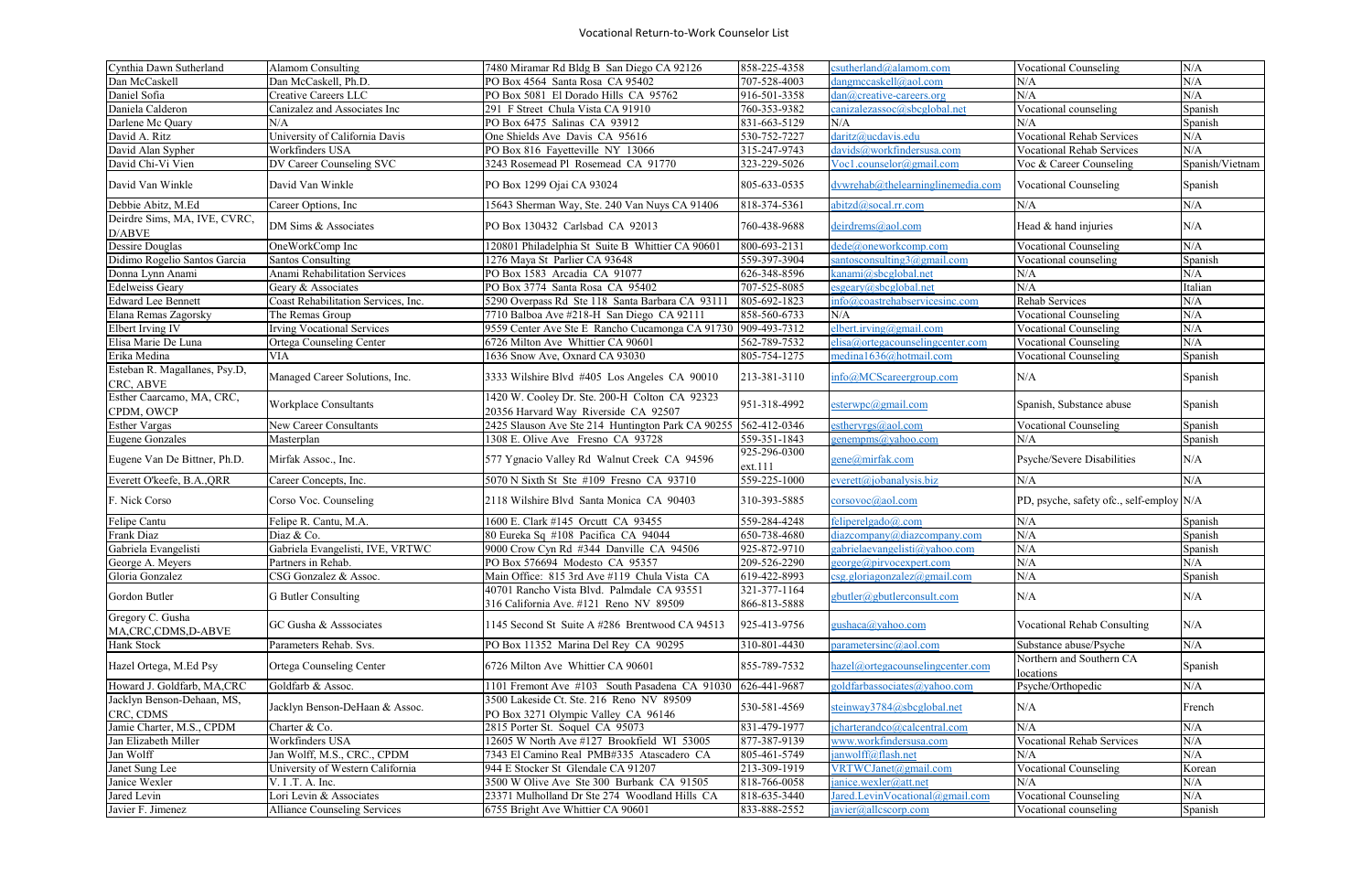| Jeannette Clark, MA, OWCP,<br>CPDM, PPS            | Jeannette S. Clark & Assoc., Inc.                                     | 152 W Park Ave #254 El Cajon CA 92020                           | 619-749-8840                 | jeannettesclark@gmail.com         | Special education                                                          | Spanish, French |
|----------------------------------------------------|-----------------------------------------------------------------------|-----------------------------------------------------------------|------------------------------|-----------------------------------|----------------------------------------------------------------------------|-----------------|
| Jeff J. Walikonis, M.S. CPDM                       | Walikonis Vocational Services                                         | 1975 Hamilton Ave #2 San Jose CA 95125                          | 408-377-1514                 | Walikonis@sbcglobal.net           | Ergonomics/Job Analyses                                                    | N/A             |
| Jeff Malmuth                                       | iLearn Vocational Services                                            | 870 Market St Suite 583 San Francisco CA 94102                  | 415-362-7005                 | $j$ malmuth@aol.com               | N/A                                                                        | Spanish         |
| Jeffrey A. Cochran, MA, CPDM                       | Cochran & Assoc.                                                      | 4195 Chino Hills Pkwy. #125 Chino Hills CA 91709                | 909-225-6088                 | $k$ cjcoch $l$ @yahoo.com         | RTW, Ergonomics                                                            | N/A             |
| Jeffrey F. Tittelfitz                              | Northwest Disability Mgmt.                                            | PO Box 26140 Eugene OR 97402                                    | 541-242-3642                 | jeff.tittelfitz@northwestdm.com   | Ortho, burns                                                               | N/A             |
| Jeffrey Guy Young                                  | JGY Vocational www.jgyvocational.com                                  | 999 Marshall Rd Apt 23 Vacaville CA 95687                       | 707-803-0265                 | igyoung@jgyvocational.com         | <b>Vocational Counseling</b>                                               | N/A             |
| Jenny Villegas                                     | Friends For Injured Workers                                           | 6454 Van Nuys Blvd Ste 150 Van Nuys CA 91401                    | 818-966-6492                 | $\frac{1}{2}$ enny@ffiw.org       | <b>Vocational Counseling Services</b>                                      | Spanish         |
| Jerome Imhoff                                      | The Resume Shop, INK                                                  | 140 Dolores Street #304 San Francisco CA 94103                  | 415-613-7975                 | jerome@TheResumeShopINK.com       | N/A                                                                        | N/A             |
| Jesse Michael Garibay                              | <b>JMG Vocational Counseling</b>                                      | 1020 E Saint Andrews St Ontario CA 91761                        | 909-262-1678                 | Jmgaribay95@gmail.com             | <b>Vocational Counseling</b>                                               | $\rm N/A$       |
| Jesse Rodriguez                                    | Delta Vocational Counseling                                           | 520 13th St Modesto CA 95354                                    | $209 - 341 - 0931$           | deltavoc@att.net                  | N/A                                                                        | Spanish         |
| Jesus Martinez                                     | Southwest Rehabilitation Services                                     | PO Box 1806 Upland CA 91785                                     | 951-314-3762                 | southwestreh@earthlink.net        | N/A                                                                        | Spanish         |
| Jill Ann Moeller                                   | Mirfak Associates Inc.                                                | 577 Ygnacio Valley Rd Walnut Creek CA 94596                     | 925-296-0300                 | j@mirfak.com                      | <b>Vocational Counseling</b>                                               | N/A             |
| Jill Frizzell                                      | N/A                                                                   | 632 9th Street Ste A-4 Arcata CA 95521                          | 707-362-1709                 | jillfrizzell@yahoo.com            | N/A                                                                        | N/A             |
| JoAnn Marie Richter-Hill                           | N/A                                                                   | 208 West Pointe Dr Suite B Swansea IL 62226                     | 618-416-3752                 | jamrhill@gmail.com                | <b>Vocational Rehab Services</b>                                           | N/A             |
| John E. Rodriguez                                  | Associated Consultants, Inc.                                          | 9853 SVL Box, Victorville Victorville CA 92395                  | 909-946-4604<br>909-519-1116 | $\arcir911(a)$ msn.com            | High desert/Victorville/Hesperia                                           | Spanish         |
| John Estrada                                       | Rehab West                                                            | 277 Rancheros Dr #190 San Marcos CA 92069                       | 800-889-1777                 | jestrada@rehabwest.com            | N/A                                                                        | Spanish         |
| John F. Flynn, CRC                                 | N/A                                                                   | 10525 Somerset Blvd #47 Bellflower CA 90706                     | 562-916-3506                 | jflyworc@earthlink.net            | N/A                                                                        | N/A             |
| John Maier                                         | UCLA office of Ins. & Risk Mgmt.                                      | 10920 Wilshire Blvd #860 Los Angeles CA 90024                   | 310-794-9439                 | jmaier@irm.ucla.edu               | N/A                                                                        | N/A             |
| John Marquez                                       | <b>Marquez Rehabilitation Services</b>                                | PO Box 6425 Fresno CA 93703                                     | 559-259-6606                 | johnmarquez@att.net               | N/A                                                                        | Spanish         |
| Jorge David Cardenas                               | Cardenas & Associates                                                 | 26075-D Las Flores Mission Viejo CA 92691                       | 949-233-8608                 | jocard $40$ @gmail.com            | N/A                                                                        | Spanish         |
| Joseph B. Sahli                                    | Sahli & Associates, Inc.                                              | 12816 Heritage Place Cerritos CA 90703                          | 714-865-9930                 | sahlirehab@aol.com                | Out-of-state                                                               | Spanish         |
| Joseph H. Torres                                   | Career Development Inc.                                               | 2230 W Chapman Ave Suite 115 Orange CA 92868                    | 714-385-2815                 | careerdv@pacbell.net              | <b>Vocational Rehab Services</b>                                           | Spanish         |
| Joseph Held                                        | <b>JPH</b> Enterprises                                                | 268 Bush St. #2903 San Francisco CA 94104                       | 415-240-8307                 | jph3@pacbell.net                  | N/A                                                                        | N/A             |
| Joseph Roberts                                     | Michael Bonneau & Assoc.                                              | 16152 Beach Blvd #270 Huntington Beach CA                       | 714-848-4919                 | joe@michaelbonneau.com            | Substance abuse/Psyche                                                     | N/A             |
| Joshua Hays                                        | <b>ABC Guidance Counseling</b>                                        | 160 W. Foothill Pkwy Ste. 105/73 Corona CA 92881                | $\sqrt{951-201-6263}$        | jhays@abcguidance.com             | N/A                                                                        | N/A             |
| Joshua Limon                                       | Ortega Counseling Center                                              | 6726 Milton Ave Whittier CA 90601                               | 323-788-7617                 | talktolemon@yahoo.com             | <b>Vocational Counseling</b>                                               | Spanish         |
| Josue Matos, MS, CDMS                              | Josue Matos & Assoc.                                                  | 369 N. Oak Ste A Orange CA 92867                                | 714-997-3743                 | josue matos@sbcglobal.net         | LA/Riverside/San Bernardino                                                | Spanish         |
| Joyce L. Johnson                                   | Johnson & Associates                                                  | 465 Nicholas Lane Santa Barbara CA 93108                        | 805-565-1573                 | $i$ .johnson $3$ @cox.net         | N/A                                                                        | N/A             |
| Judith L. Franco                                   | N/A                                                                   | 35965 Lexi Ln Wildomar CA 92595                                 | 951-790-2185                 | jlafranco05@gmail.com             | <b>Vocational Counseling</b>                                               | Spanish         |
| Judith Najarian                                    | Najarian Counseling Services, Inc.                                    | 1285 W Shaw #109 Fresno CA 93711                                | 559-227-7272                 | $info(\omega)$ gould-najarian.com | N/A                                                                        | N/A             |
| Juliette Nicole Forero                             | Global Counseling                                                     | 17595 Harvard Ave Ste C286 Irvine CA 92614                      | 949-422-7430                 | jforero@globalcounseling.net      | <b>Vocational Counseling</b>                                               | Spanish/French  |
| June Hagen, Ph.D.                                  | June Hagen, PH.D., CDMS                                               | 2633 Lincoln Blvd. #532 Santa Monica CA 90405                   | 310-399-3754                 | $dr$ junehagen@yahoo.com          | Out-of-state, psyche, film industry N/A                                    |                 |
| Karen L. Brajenovich, MA, CR,C<br>CPDM, SPHR, CEAS | K.L. Brajenovich Consulting                                           | PO Box 28487 San Jose, CA 95159                                 | 408-287-6188                 | karen@brajenovich.com             | Mediation/Counseling Conflict<br>transformation & Disability<br>Management | N/A             |
| Karen L. Caldwell                                  | Mirfak Associates Inc.                                                | 577 Ygnacio Valley Rd Walnut Creek CA 94596                     | 925-296-0300                 | Karen@mirfak.com                  | <b>Vocational Counseling</b>                                               | $\rm N/A$       |
| Karen Sullivan                                     | The Simon Group                                                       | 15951 Los Gatos Blvd Ste 2 Los Gatos CA 95032                   | 408-247-0987                 | cathie@simongroupconsulting.com   | N/A                                                                        | N/A             |
|                                                    | Katharine Serbian, M. Ed., C.R.C. Emerge Career & Counseling Services | 2533 B Street San Diego CA 92102                                | 619-354-8712                 | katie@emergecareers.com           | <b>ASL</b>                                                                 | N/A             |
| Kathleen McAlpine                                  | Southwest Rehab. Assoc.                                               | 5920 E. Pima Suite #130 Tucson AZ 85712                         | 520-886-4147                 | swrehab@juno.com                  | N/A                                                                        | $\rm N/A$       |
| Katie Macy-Powers, MS, CRC                         | <b>Vocational Strategies</b>                                          | 8885 Rio San Diego Dr #232 San Diego CA 92108                   | 619-624-2588                 | kpowers@vocationalstrategies.com  | Carpal tunnel syndrome                                                     | N/A             |
| Katrina Petrini Popovich                           | The Simon Group                                                       | 444 Whispering Pines Dr #89 Scotts Valley CA 95066 831-295-3101 |                              | Katrina@simongroupconsulting.com  | <b>Vocational Counseling</b>                                               | N/A             |
| Keith S. Wilkinson, M.A.                           | Keith Wilkinson & Assoc.                                              | PO Box 27610 Anaheim CA 92809                                   | 714-209-7657                 | keith@kwaconsult.com              |                                                                            |                 |
| Kelly A. Winn, MS, CRC, ABVE-<br>D                 | Kelly Winn & Assoc.                                                   | 2701 Harbor Blvd E-2 #19 Costa Mesa CA 92626                    | 714-925-3712                 | kawinn@pacbell.net                | N/A                                                                        | Spanish         |
| Kelly Bartlett, M.Ed, CRC                          | <b>Bartlett Vocational Services</b>                                   | PO Box 22401 Santa Barbara, CA 93121                            | 805-895-3700                 | bartvoc@cox.net                   | N/A                                                                        | N/A             |
| Ken Winters                                        | Arise Associates                                                      | 30495 Canwood St #201 Agoura Hills CA 91301                     | 818-338-3333                 | ariseassociates@yahoo.com         | Psyche                                                                     | $\rm N/A$       |
| Keneth Isei Anami                                  | Anami Rehabilitation Services                                         | PO Box 1583 Arcadia CA 91077                                    | 626-348-8596                 | kanami@sbcglobal.net              | N/A                                                                        | $\rm N/A$       |
| Kenneth P. Ferra, MS, CRC                          | Ferra & Assoc.                                                        | PO Box 9339 Bakersfield CA 93389                                | 661-327-0911                 | kenferra@ferraandassociates.com   | N/A                                                                        | $\rm N/A$       |
| Kim Page, MA, CRC                                  | Burke & Assoc.                                                        | PO Box 31262 Walnut Creek CA 94598                              | 925-330-2083                 | Kimpage@comcast.net               | Southern CA locations                                                      | $\rm N/A$       |
|                                                    |                                                                       |                                                                 |                              |                                   |                                                                            |                 |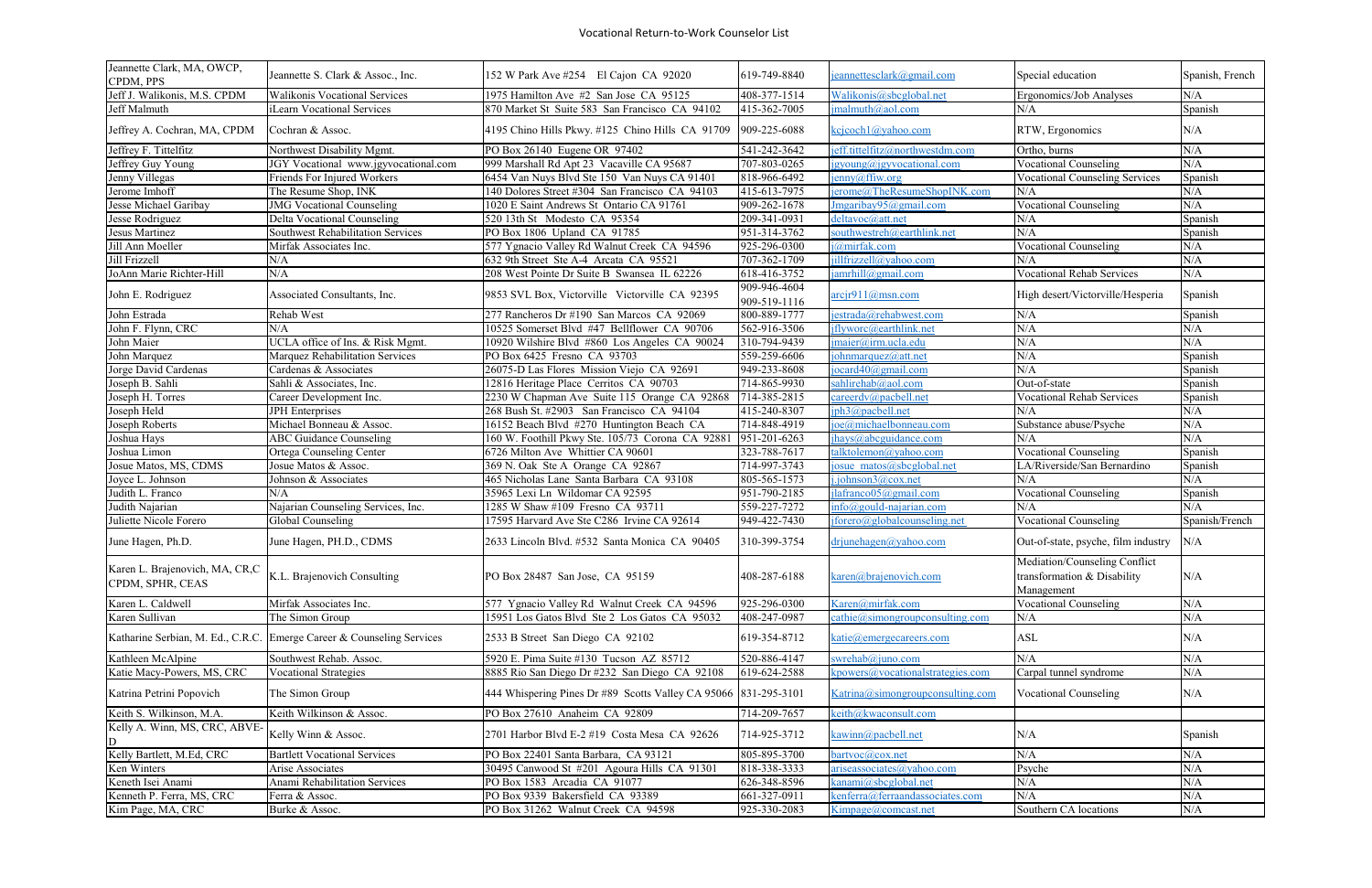| Kristan Cicero, MS, CRC, LPC,<br><b>MSCC</b> | <b>KVS Consulting Services</b>                                              | 27233 Garza Dr Santa Clarita CA 91350                                                                           | 570-881-4373              | kristanbb@yahoo.com                                          | N/A                                         | N/A              |
|----------------------------------------------|-----------------------------------------------------------------------------|-----------------------------------------------------------------------------------------------------------------|---------------------------|--------------------------------------------------------------|---------------------------------------------|------------------|
| Laura Wilson, MBA                            | Laura Wilson, Inc.                                                          | 11721 Whittier Blvd Ste 413 Whittier CA 90601                                                                   | 800-531-5608              | LMW@LauraMWilson.com                                         | Bilingual                                   | Spanish          |
| Laurie Jean Gallo                            | Capital City Career Opportunities Inc                                       | 6060 Sunrise Vista Dr Suite 1110-B Citrus Heights                                                               | 916-721-2066              | laurie@capcityinc.org                                        | <b>Vocational Rehab Services</b>            | N/A              |
| Layne Guinnane                               | N/A                                                                         | 3335 Placer St #221 Redding CA 96001                                                                            | 530-222-2707              | layeredmiller@gmail.com                                      | N/A                                         | N/A              |
| Lee Shaw Jr.                                 | Lee Shaw Jr & Assoc. LLC                                                    | 3499 10th Street Riverside CA 92501                                                                             | 951-500-9658              | blacklambretta@gmail.com                                     | <b>Vocational Counseling</b>                | Spanish          |
| Leena Rai                                    | OneWorkComp Inc                                                             | PO Box 3924 Santa Fe Springs CA 90670                                                                           | 714-337-1954              | Leena@oneworkcomp.com                                        | <b>Vocational Counseling</b>                | Hindi            |
| Lesly Johanna Torres Hernandez               | Global Counseling                                                           | 5051 Alton Parkway #56 Irvine CA 92604                                                                          | 949-295-7432              | N/A                                                          | <b>Vocational Counseling</b>                | Spanish          |
| Linda M. Ferra, MA, CRC                      | Ferra & Assoc.                                                              | 1601 New Stine Rd Ste 222 Bakersfield CA 93309                                                                  | 661-241-5220              | linda@ferraandassociates.com                                 | Psyche, Ortho, JA, Ergo<br>Intervention     | N/A              |
| Linda S. Palmer                              | Rehab '90 and Return to Work Solutions                                      | 150 N Feldner Rd Ste #200 Orange CA 92868                                                                       | 714-453-6600<br>ext.233   | Ipalmer@rehab90.com                                          | N/A                                         |                  |
| Lizet Campos, M.A., NCC, MCC,<br><b>CRC</b>  | <b>Advancing Careers</b>                                                    | 4420 Hotel Circle Ct., Ste 200 San Diego CA 92108                                                               | 619-564-6548              | lizet@advancing-careers.com                                  | N/A                                         | Spanish          |
| Lorenzo Armendariz                           | Lorenzo "Larry" Armendariz Voc. Consultant                                  | PO Box 576346 Modesto, CA 95357                                                                                 | 209-567-3240              | laconsultant@yahoo.com                                       | N/A                                         | Spanish          |
| Lori Levin                                   | Lori Levin & Associates                                                     | 23371 Mulholland Dr Ste 274 Woodland Hills CA                                                                   | 818-635-1258              | LevinVocational@gmail.com                                    | <b>Vocational Counseling Services</b>       | Spanish          |
| Madonna Raposas Garcia                       | Calworx                                                                     | 1317 N San Fernando Blvd Suite 158 Burbank CA                                                                   | 831-428-3855              | madonna.calworx@yahoo.com                                    | <b>Vocational Counseling</b>                | N/A              |
| Manuel Felix                                 | Felix Rehabilitation Services Inc.                                          | 12500 Marlin Ave Visalia CA 93291                                                                               | 559-827-0763              | msfelix 17@gmail.com                                         | N/A                                         | N/A              |
| Marci Winkler                                | Winkler Rehab. Assoc.                                                       | P O Box 708 Clayton CA 94517                                                                                    | $\overline{925-672-1}414$ | mrcwinkler@aol.com                                           | N/A                                         | Spanish          |
| Mariela Gloria Tragash                       | Get A Job Academy                                                           | 9559 Center Ave Ste E Rancho Cucamonga CA 91730 909-536-0755                                                    |                           | $\frac{\text{info}(a)}{\text{getajobacademy.com}}$           | $\sqrt{\text{V}}$ ocational counseling      | Spanish          |
| Mark Schwager                                | Rocky Mountain Counseling                                                   | POBox 7635 Kalispell MT 59904                                                                                   | 406-755-3934              | mtblujeans@hotmail.com                                       | N/A                                         | N/A              |
| Mark T. Remas, MA, CRC,<br><b>ABVE</b>       | The Remas Group                                                             | 7710 Balboa Ave #219-C San Diego CA 92111<br>701 Palomar Airport Rd #300 Carlsbad CA 92010                      | 858-560-6733              | mremas@remasgrp.com                                          | Psyche/head injury                          | N/A              |
| Marla L. Bluestone                           | Arise Associates                                                            | 30495 Canwood St #201 Agoura Hills CA 91301                                                                     | 818-338-3333              | ariseassociates@yahoo.com                                    | Job analysis, Psyche/stress                 | N/A              |
| Martin Vego, M.A.                            | Career Options, Inc.                                                        | 15643 Sherman Way #240 Van Nuys CA 91406                                                                        | 818-374-5366              | lorilevin@hotmail.com                                        | N/A                                         | N/A              |
| Mary E. Jesko                                | Jesko & Associates                                                          | 11622 El Camino Real St #100 San Diego CA 92130                                                                 | 858-663-7509              | mmnc@earthlink.net<br>jeskom64@hotmail.com                   | Out-of-state/Psyche                         | Spanish          |
| Mary R. Ciddio, MA, CRC,<br>CDMS, D/ABVE     | Ciddio-Morris Assoc.                                                        | 1611 Telegraph Ave #808 Oakland CA 94612                                                                        | 510-208-7100              | mciddio@ciddiomorris.com                                     | N/A                                         | French, Italian  |
| Mel Jacobson                                 | Jacobson & Assoc.                                                           | 1089 Lindell Dr El Sobrante CA 94803                                                                            | 510-223-9526              | vrcounselor@att.net                                          | N/A                                         | N/A              |
| Melbe Zepeda                                 | Diversified Vocational                                                      | 17777 Center Court Dr Suite 600 Cerritos CA 90703                                                               | 562-294-0707              | mzepeda@diversifiedvocational.com                            | <b>Vocational Counseling</b>                | Spanish          |
| Meredith Bates                               | Bates Career Services, Inc                                                  | POBox 1195 Morro Bay CA 93443                                                                                   | 805-771-9124              | Mbates@batesCare.com                                         | N/A                                         | N/A              |
| Michael A. Felix                             | A&E Career Counseling                                                       | POBox 1702 Temple City CA 91780                                                                                 | 626-274-3347              | aecareercounseling@gmail.com                                 | Vocational counseling                       | Spanish          |
| Michael A. Frank                             | Michael A. Frank & Assoc.                                                   | 5725 Marconi Ave, "A" Carmichael CA 95608                                                                       | 916-484-7988              | mfrank@xpertwitness.net                                      | Psyche                                      | Spanish          |
| Michael A. Haag                              | Michael Haag Associates                                                     | 1016 Contra Costa Dr El Cerrito CA 94530                                                                        | 510-848-4724              | mhaag45@yahoo.com                                            | Longshore & Harborworkers<br>expert witness | N/A              |
| Michael L. Stinson                           | Stinson & Associates                                                        | 650 Lark Field Center #A-5 Santa Rosa CA 95403                                                                  | 530-872-4531              | msaaustin $@g$ mx.com                                        | N/A                                         | N/A              |
| Michelle McCauslin-Lalanne,<br>M.S.,CRC      | Vocational Designs, Inc                                                     | 5607 Avenida de los Robles, Visalia, CA 93291                                                                   | 559-627-8150 ext          | mmccauslin-<br>$l$ alanne $@$ vocationaldesigns.com          | N/A                                         | N/A              |
| Monica Marie Mallet                          | Made It Academy                                                             | 3310 West 79th Street Inglewood CA 90305                                                                        | 310-990-7997              | $d$ rmmallet $(\partial g$ mail.com                          | Vocational Counseling                       | N/A              |
| Monica Valdez                                | Professional Consulting                                                     | PO Box 6444 Oxnard CA 93031                                                                                     | 805-218-4498              | professionalconsulting@hotmail.com                           | N/A                                         | Spanish          |
| Nadia Elizabeth Risen                        | Counselor Center Group                                                      | 2230 Chapman Ave Suite 223 Orange CA 92868                                                                      | 877-485-0009              | nadianisen@gmailcom                                          | N/A                                         | Spanish          |
| Nadja R. Dow                                 | Gemini Legal Support Inc                                                    | 6020 West Oaks Blvd Suite 310 Rocklin CA 95765                                                                  | 877-739-7481              | vouchers@geminiduplication.com                               | <b>Vocational Counseling</b>                | Spanish/Hebrew/  |
| Oswaldo Forero                               | Global Counseling                                                           | 5051 Alton Parkway #56 Irvine CA 92604                                                                          | 949-560-6295              | Oforero@Hotmail.Com                                          | <b>Vocational Counseling</b>                | Spanish          |
| P. Steve Ramirez                             | P. Steve Ramirez Vocational Services                                        | 1300 W Shaw Ave Ste #1A Fresno CA 93711                                                                         | 1-800-554-0232            | psteve@psrvoc.com                                            | Northern and Southern CA<br>locations       | Spanish          |
| Pardeep Kaur Kullar                          | Kullar & Associates LLC                                                     | 1115 14th St Unit 201 Santa Monica CA 90403                                                                     | 424-645-7172              | pardeep@kullar.com                                           | <b>Vocational Counseling</b>                | Punjabi/Spanish/ |
| Patricia Elisabeth Sturla                    | <b>International Creative Solutions</b>                                     | 3440 Wilshire Blvd #1201 Los Angeles CA 90010<br>Mailing address: 2311 Schader Dr #309 Santa Monica<br>CA 90404 | $714 - 319 - 7060$        | Psturla@aol.com                                              | <b>Counseling Services</b>                  | Spanish/Italian  |
| Patricia Finer                               | The College Admissions Consultant, Inc. dba<br>Golden State ETV Consultants | 100 Wilshire Blvd Santa Monica CA 90401                                                                         | 310-579-2407              | $counter(\widehat{a})$ thecollegeadmissionsconsul<br>ant.com | Career Counseling                           | Spanish/French   |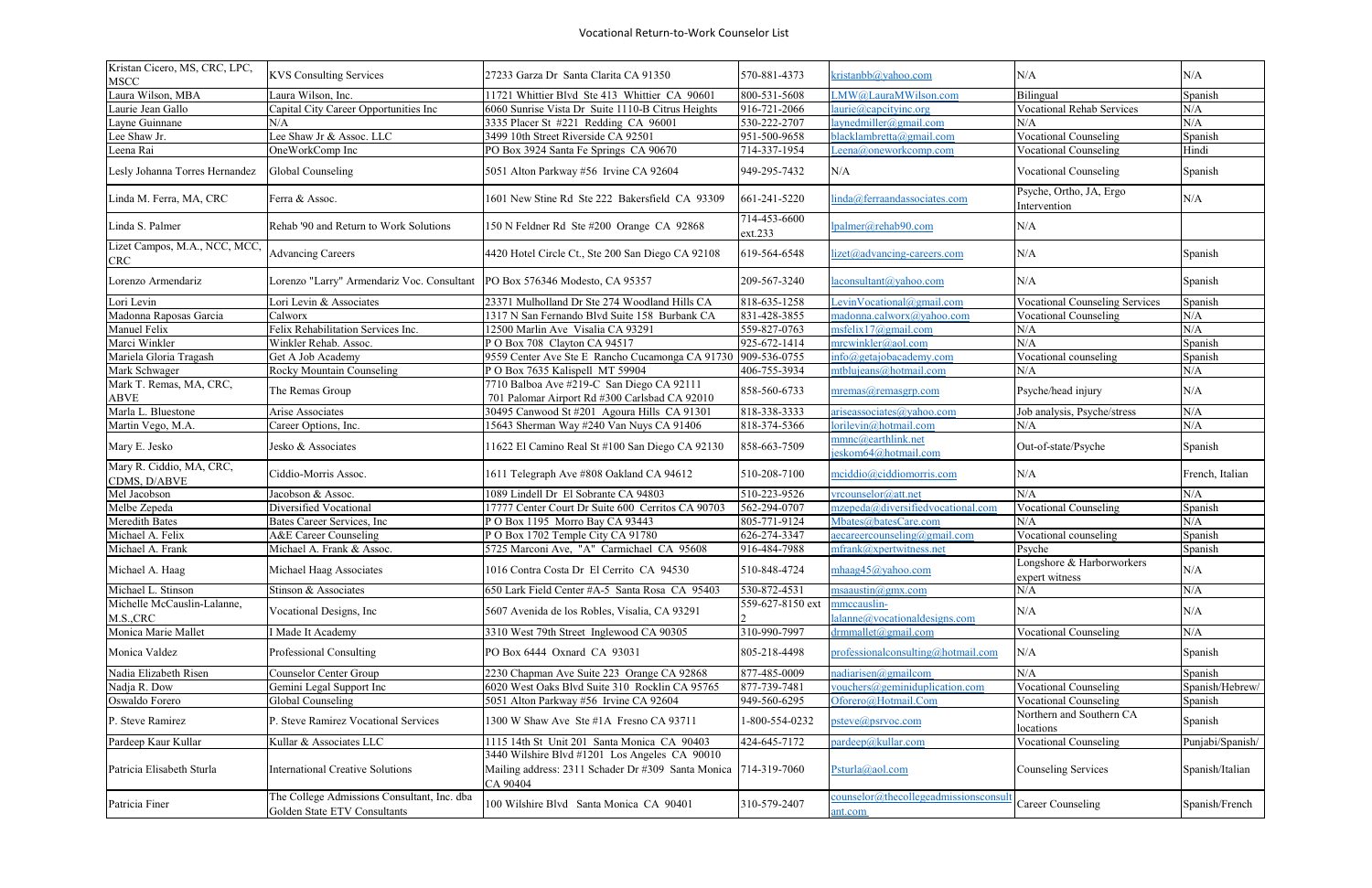| Patricia Posada                            | Posada Vocational Svs., Inc.                                                        | 2130 The Alameda San Jose CA 95126                            | 408-261-9500       | posadavoc@aol.com                            | N/A                                      | Spanish   |
|--------------------------------------------|-------------------------------------------------------------------------------------|---------------------------------------------------------------|--------------------|----------------------------------------------|------------------------------------------|-----------|
| Patricia Salazar                           | Patricia Salazar, Vocational Consulting                                             | POBox 188 Salida CA 95368                                     | 209-505-0832       | $particia(\partial_{s}alazarconsulting.net)$ | <b>Vocational Counseling</b>             | Spanish   |
| Paul Broadus                               | Broadus & Associates                                                                | 112 N Harvard Ave #221 Claremont CA 91711                     | 909-621-6316       | paul@broadusandassociates.com.               | Psyche - stress cases                    | N/A       |
| Paul Christian Stanford                    | <b>Stanford Vocational consulting</b>                                               | 1109 Pinewood Ct Madera CA 93637                              | 559-363-5870       | paulstanford2013@gmail.com                   | <b>Vocational Counseling</b>             | N/A       |
| Philip Starr, Psy.D, CRC                   | Managed Career Solutions, Inc.                                                      | 3333 Wilshire Blvd #405 Los Angeles CA 90010                  | 213-355-5312       | pstarr@mcscareergroup.com                    | Psyche                                   | Spanish   |
|                                            |                                                                                     | 29490 Running Deer Way Coarsegold CA 93614                    | 559 658-5121       |                                              |                                          |           |
| Ralph Brewster, M.Ed.                      | Brewster Vocational Consulting Svs.                                                 | 521 W. Fairmont Ave Fresno CA 93705                           | 559 970-0477       | rehabralph@gmail.com                         | Substance abuse, psyche                  | N/A       |
| Rani Luther                                | <b>RWI</b>                                                                          | 277 Rancheros Dr #190 San Marcos CA 92069                     | 760-796-7564       | rluther@rehabwest.com                        | N/A                                      | N/A       |
| Raul Riesgo                                | Preferred Rehabilitation Services                                                   | 11401 Valley Blvd #203 El Monte CA 91731                      | 626-444-9600       | briesgo17@yahoo.com                          | N/A                                      | Spanish   |
| Ray Largo, MA,CRC, CDMS                    | Ray C. Largo & Assoc.                                                               | 7700 Irvine Center Dr Ste #800 Irvine CA 92618                | 714-547-5997       | rclps@aol.com                                | Substance abuse/out-of-state             | Spanish   |
| Rebeca Alice Rangel                        | <b>Rangel Consulting</b>                                                            | 130 E Harvard Ave Fresno CA 93704                             | 559-761-9650       | R rangel $3$ @yahoo.com                      | <b>Counseling Services</b>               | Spanish   |
| Rebeca Justina Brambila                    | Contempo Counseling Services LLC                                                    | 823 Anchorage Place Suite 30 Chula Vista CA 91914             | 619-745-4755       | rebeca@contempocounseling.com                | Vocational Counseling                    | Spanish   |
| Reginald Caruthers                         | Caruthers 4 Services                                                                | PO Box 2428 Inglewood CA 90305                                | 562-756-2029       | carruthers4services@gmail.com                | Psyche                                   | N/A       |
| Richard Morrissey                          | Career Options, Inc.                                                                | 15643 Sherman Way #240 Van Nuys CA 91406                      | 310-991-1030       | rmorrikeva@aol.com                           | N/A                                      | Spanish   |
| Robert Charles Warnemuende,<br>M.S.        | QRR, Inc.                                                                           | 4023 Via De La Paz Oceanside CA 92057                         | 760-583-7773       | Warnemuende@cox.net                          | N/A                                      | N/A       |
| Robert Dean Britz                          | Career COACH of Contra Costa County                                                 | 2113 Alice Ave Walnut Creek CA 94596                          | 925-984-6960       | robertbritz@careercoachsvc.com               | N/A                                      | N/A       |
| Robert Stommel, MA, CPDM                   | <b>Bob Stommel</b>                                                                  | 10730 N Hampshire Dr Fresno CA 93730                          | 559-930-2348       | bstommel@hotmail.com                         | N/A                                      | Dutch     |
| Robert T. Gaffney,                         |                                                                                     |                                                               |                    |                                              |                                          |           |
| MA, CRC, LMHC, NCC                         | Gaffney Counseling & Consulting                                                     | 2503 E. Evergreen Blvd Vancouver WA 98661                     | 360-694-6416       | robert@gaffneycounseling.com                 | N/A                                      | N/A       |
| Roberto Cruz                               | Cruz & Ruiz Consultants                                                             | P O Box 213073 Chula Vista CA 91921                           | 619-273-6609       | rvc4141@sbcglobal.net                        | <b>Vocational Counseling</b>             | Spanish   |
| Robyn David-Harris                         | Robyn David-Harris                                                                  | 7964 Seneca Way Antelope CA 95843                             | 530-409-4224       | rsdharris@aol.com                            | Sign language                            | Spanish   |
| Rocio Soriano                              | Konnect Solutions Inc                                                               | 3558 Round Barn Blvd Suite 200 Santa Rosa CA                  | 866-278-5477       | konnectcs $1$ @gmail.com                     | <b>Vocational Counseling</b>             | Spanish   |
| Rod Stoneburner                            | N/A                                                                                 | 23905 Clinton Keith Rd #114-509 Wildomar CA                   | 213-380-3830       | N/A                                          | N/A                                      | N/A       |
| Rodney B. Bolton                           | <b>Bolton Vocational Consultants</b>                                                | P O Box 411921 Los Angeles CA 90041                           | $213 - 380 - 3830$ | N/A                                          | N/A                                      | Spanish   |
| Ronda Tapper                               | <b>RFT</b> Vocational Services                                                      | 1530 Meridian Ave Suite 122 San Jose CA 95125                 | 408-464-9333       | rondafer@aol.com                             | <b>Vocational Counseling</b>             | Spanish   |
| Ruth N. Van Vleet, MS, CRC,<br><b>CDMS</b> | Southwest Rehabilitation                                                            | 5920 E Pima Suite130 Tucson AZ 85712                          | 520-886-4147       | swrehab@juno.com                             | N/A                                      | N/A       |
| Samantha Teves                             | America's Best Counseling Center                                                    | 2433 South Grove Ave Ontario CA 91761                         | 909-699-3610       | abc. help@outlook.com                        | <b>Vocational Counseling</b>             | Spanish   |
| Sandra M. Trost                            | Sandra Trost & Associates                                                           | 957 Manning Ave Los Angeles CA 90024                          | 310-475-8215       | sandre5297@aol.com                           | Substance abuse                          | Italian   |
| Sara Elizabeth Statz                       | Valley Vocational Services                                                          | 356 W Hidden Meadow Way Middleton ID 83644                    | 612-889-4613       | sara.statz@gmail.com                         | Vocational Rehab Services                | N/A       |
| Sarvia O. Lopez                            | Quality Case Management                                                             | 1901 First Ave Suite 196 San Diego CA 92101                   | 619-535-1622       | qualitycasemgmt@yahoo.com                    | <b>Vocational Counseling</b>             | Spanish   |
| Scott W. Simon, MS                         | The Simon Group                                                                     | 15951 Los Gatos Blvd Ste 2 Los Gatos CA 95032                 | 408-247-0987       | ssimontsg@comcast.net                        | Sign language                            | N/A       |
| Selena Margarita Leblanc                   | LeBlanc Consulting Inc.                                                             | 301 Georgia St #317 Vallejo CA 94590                          | 707-654-8488       | ServiceRequest@LeBlancConsulting.N           | <b>Vocational Counseling</b>             | $\rm N/A$ |
| Sharon Friedman                            | <b>Vocational Strategies</b>                                                        | 15456 Mesquite Tree Trail Poway CA 92764                      | 858-592-7776       | sjfriedman@cox.net                           | N/A                                      | N/A       |
| Sharon Spaventa, M.Ed., CRC                | Spaventa Voc. Rehab.                                                                | P O Box 3586 Santa Barbara CA 93130                           | 805-687-6754       | sspacenta@cov.net                            | Psyche/Traumatic Brain Injury            | N/A       |
| Stephen B. Schmidt                         | Stephen B. Schmidt, Vocational Consultant                                           | 1801 Tully Rd Ste A-4 Modesto CA 95370                        | 209-574-6870       | sbs3n1@sbcglobal.net                         | Head injury/Psyche                       | N/A       |
|                                            |                                                                                     |                                                               |                    |                                              |                                          |           |
| Steve Molina, Ph.D                         | Workman, Morris & Molina                                                            | 970 W 17th St #A Santa Ana CA 92706                           | 714-550-1271       | smolina@workmanmolina.com                    | Out-of-state, Psyche                     | Spanish   |
| Steven D. Koobatian, Ph.D                  | Vocational Designs, Inc                                                             | 5607 Avenida de los Robles, Visalia, CA 93291                 | 559-627-8150       | drkoobatian@vocationaldesigns.com            | Head injury, psyche, social security N/A |           |
| Steven Rockett                             | Steven L. Rockett Vocational<br>Evaluations/Vocational Rehabilitation               | 600-H Central Ave Ste 102 Lake Elsinore CA 92530 951-310-8263 |                    | zenmusubi@aol.com                            | N/A                                      | N/A       |
| Susan Creighton-Clavel, MS                 | Susan Creighton-Clavel                                                              | 5740 Windmill Way Ste 11 Carmichael CA 95608                  | 916-296-1255       | suzancr@surewest.net                         | N/A                                      | $\rm N/A$ |
| Susan D. Green                             | Susan Green & Assoc.                                                                | P O Box 341813 Los Angeles CA 90034                           | 310-559-8548       | $sue@sgreen$ associates.com                  | N/A                                      | N/A       |
| Susan Setsuk Asai                          | Susan Asai & Assoc.                                                                 | 2621 Westwood Blvd Los Angeles CA 90064                       | 310-903-1820       | asairehab@aol.com                            | N/A                                      | N/A       |
| Susan Wultz Silberman                      | Susan Wulz Silberman, RTW Solutions                                                 | 150 North Feldner Orange CA 92868                             | 714-453-6600       | LPalmer@Rehab90.com                          | <b>Vocational Rehab Services</b>         | N/A       |
| Teresa Cano                                | N/A                                                                                 | 1789 Old Baldy Way Upland CA 91784                            | 909-982-1291       | N/A                                          | N/A                                      | Spanish   |
| Thomas J. Sullivan                         | Sullivan Voc. Svs.                                                                  | PO Box 660 Watsonville CA 95077                               | 831-763-6237       | sullvoc@yahoo.com                            | N/A                                      | Spanish   |
| Tina Marie Rowden                          | NVS Specialized Training Programs                                                   | 22365 El Toro Road #127 Lake Forest CA 92630                  | 949-829-3351       | tina.nvsstp@gmail.com                        | N/A                                      | Spanish   |
| Tom Sartoris                               | Career Associates, Inc.                                                             | 3716 Marconi Ave Sacramento CA 95821                          | 530-626-1605       | tsartoris@sbcglobal.net                      | N/A                                      | N/A       |
| Tony Navarro Delfin                        | Delfin Counseling Services                                                          | 6 Centerpointe Dr Ste 757 La Palma CA 90623                   | 562-340-6417       | Tony@delfincounseling.com                    | <b>Vocational Counseling</b>             | Spanish   |
|                                            |                                                                                     |                                                               |                    |                                              |                                          |           |
| Valerie Gomez                              | Vocational Rehabilitation Counseling Services 5500 Pomona Blvd Los Angeles CA 90022 |                                                               | 661-210-8323       | vocrehabcounseling@gmail.com                 | <b>Vocational Counseling</b>             | Spanish   |